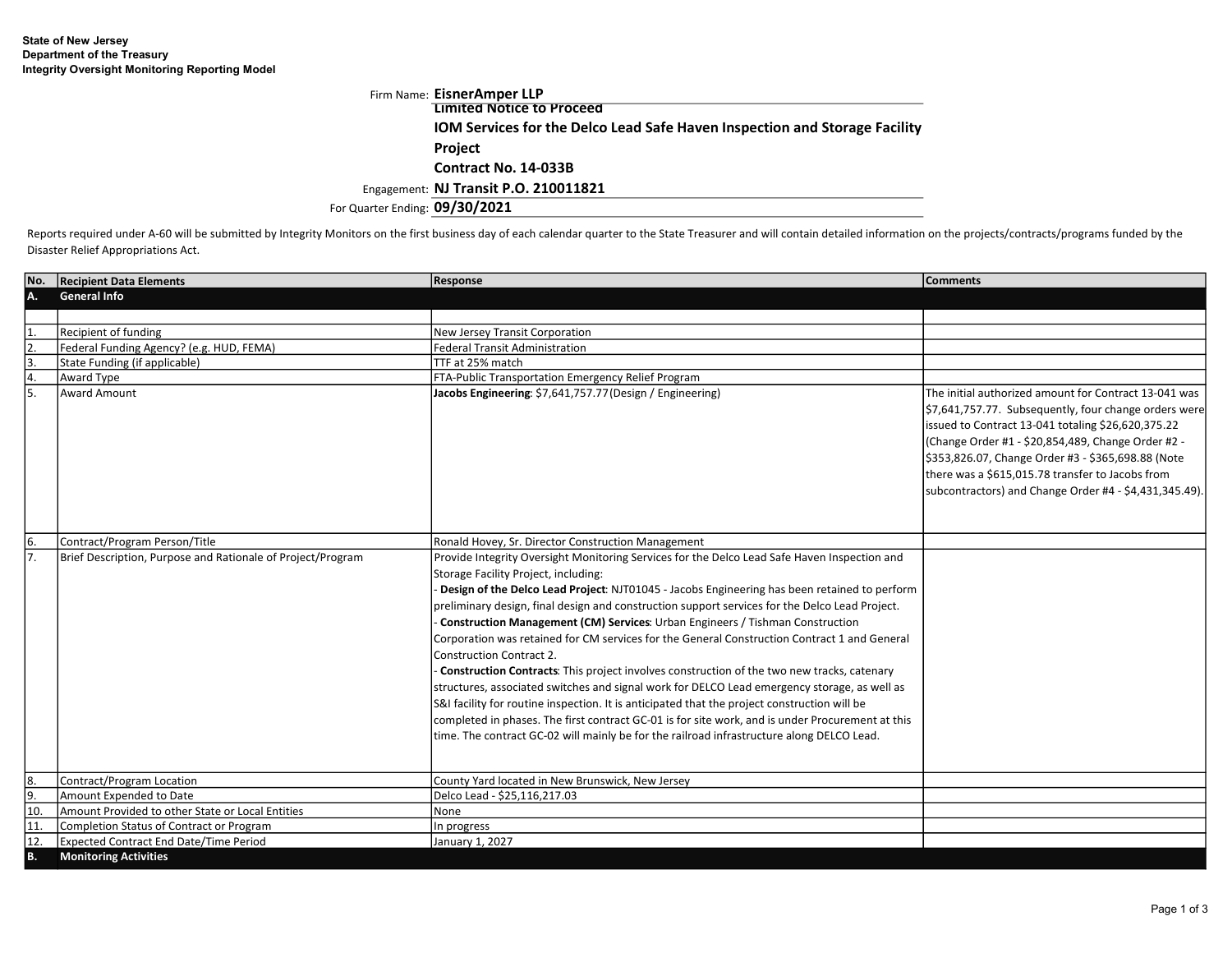|                                | Firm Name: EisnerAmper LLP                                                        |
|--------------------------------|-----------------------------------------------------------------------------------|
|                                | <b>Limited Notice to Proceed</b>                                                  |
|                                | <b>IOM Services for the Delco Lead Safe Haven Inspection and Storage Facility</b> |
|                                | <b>Project</b>                                                                    |
|                                | Contract No. 14-033B                                                              |
|                                | Engagement: NJ Transit P.O. 210011821                                             |
| For Quarter Ending: 09/30/2021 |                                                                                   |

Reports required under A-60 will be submitted by Integrity Monitors on the first business day of each calendar quarter to the State Treasurer and will contain detailed information on the projects/contracts/programs funded Disaster Relief Appropriations Act.

| No.             | <b>Recipient Data Elements</b>                                                               | <b>Response</b>                                                                                                                                                 | <b>Comments</b> |
|-----------------|----------------------------------------------------------------------------------------------|-----------------------------------------------------------------------------------------------------------------------------------------------------------------|-----------------|
| 13.             | If FEMA funded, brief description of the status of the project worksheet<br>and its support. | Not applicable                                                                                                                                                  |                 |
| 14.             | Quarterly Activities/Project Description (include number of visits to meet                   | Preparation of draft fraud risk assessment, including a memo to NJ Transit's Procurement                                                                        |                 |
|                 | with recipient and sub recipient, including who you met with, and any                        | Department regarding the budgeted hours for Phase I of Delco contract.                                                                                          |                 |
|                 | site visits warranted to where work was completed)                                           |                                                                                                                                                                 |                 |
|                 |                                                                                              |                                                                                                                                                                 |                 |
|                 |                                                                                              |                                                                                                                                                                 |                 |
| 15.             | Brief Description to confirm appropriate data/information has been                           | The following documents were received in connection with Jacobs Engineering and the design                                                                      |                 |
|                 | provided by recipient and what activities have been taken to review in                       | phase of the Delco Project: procurement documents for change orders #1-4 related to the                                                                         |                 |
|                 | relation to the project/contract/program.                                                    | Jacobs Design Contract including cost proposals, independent cost estimates and costs analyses.                                                                 |                 |
|                 |                                                                                              |                                                                                                                                                                 |                 |
| 16.             | Description of quarterly auditing activities that have been conducted to                     | Reviewed various procurement documents in connection to change orders #1-4 of the Jacobs                                                                        |                 |
|                 | ensure procurement compliance with terms and conditions of the                               | Design Contract.                                                                                                                                                |                 |
|                 | contracts and agreements.                                                                    |                                                                                                                                                                 |                 |
| 17.             | Have payment requisitions in connection with the contract/program                            | Ongoing monitoring performed for a sample selection of invoices submitted by Jacobs                                                                             |                 |
|                 | been reviewed? Please describe                                                               | Engineering.                                                                                                                                                    |                 |
|                 |                                                                                              |                                                                                                                                                                 |                 |
| 18.             | Description of quarterly activity to prevent and detect waste, fraud and                     | Submitted draft fraud risk assessment and preliminary monitoring plan in connection with the                                                                    |                 |
|                 | abuse.                                                                                       | design phase of the Delco Project. Drafted DBE monitoring plan, including CUF procedures.                                                                       |                 |
|                 |                                                                                              |                                                                                                                                                                 |                 |
| 19.             | Provide details of any integrity issues/findings                                             | None noted                                                                                                                                                      |                 |
| 20.             | Provide details of any work quality or safety/environmental/historical                       | None noted                                                                                                                                                      |                 |
|                 | preservation issue(s).                                                                       |                                                                                                                                                                 |                 |
|                 |                                                                                              |                                                                                                                                                                 |                 |
|                 |                                                                                              |                                                                                                                                                                 |                 |
| $\overline{21}$ |                                                                                              | Provide details on any other items of note that have occurred in the past Noted that the design phase is nearly 95% complete and awaiting approval from Amtrak. |                 |
|                 | auarter                                                                                      |                                                                                                                                                                 |                 |
| $\overline{22}$ | Provide details of any actions taken to remediate waste, fraud and abuse Not applicable      |                                                                                                                                                                 |                 |
| c.              | noted in past quarters<br><b>Miscellaneous</b>                                               |                                                                                                                                                                 |                 |
|                 |                                                                                              |                                                                                                                                                                 |                 |
| l23.            | Attach a list of hours and expenses incurred to perform your quarterly                       | See attached hours summary.                                                                                                                                     |                 |
|                 | integrity monitoring review                                                                  |                                                                                                                                                                 |                 |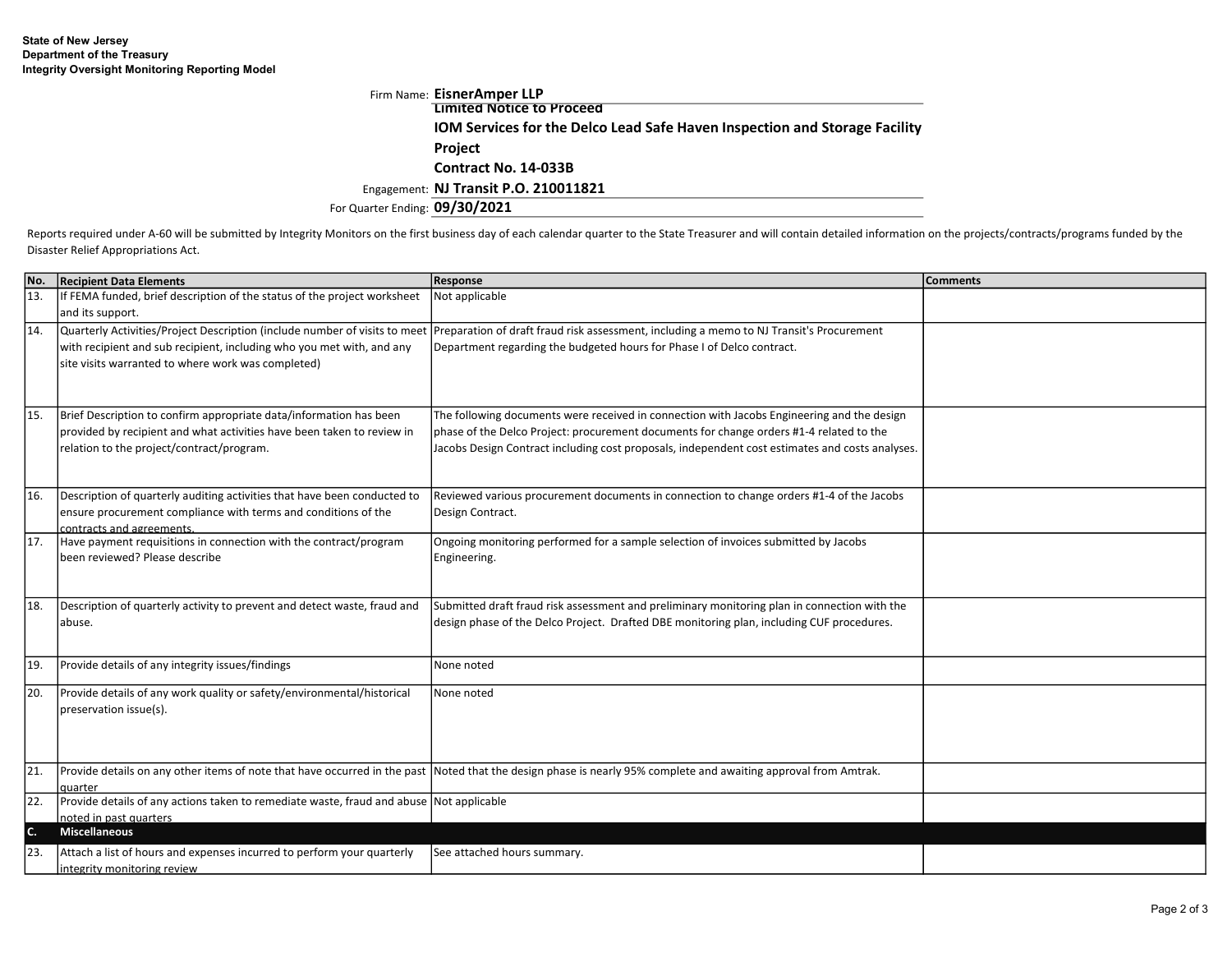|                                | Firm Name: EisnerAmper LLP                                                        |
|--------------------------------|-----------------------------------------------------------------------------------|
|                                | <b>Limited Notice to Proceed</b>                                                  |
|                                | <b>IOM Services for the Delco Lead Safe Haven Inspection and Storage Facility</b> |
|                                | <b>Project</b>                                                                    |
|                                | Contract No. 14-033B                                                              |
|                                | Engagement: NJ Transit P.O. 210011821                                             |
| For Quarter Ending: 09/30/2021 |                                                                                   |

Reports required under A-60 will be submitted by Integrity Monitors on the first business day of each calendar quarter to the State Treasurer and will contain detailed information on the projects/contracts/programs funded Disaster Relief Appropriations Act.

| No.  | Recipient Data Elements                                             | <b>Response</b> | Comments |
|------|---------------------------------------------------------------------|-----------------|----------|
| 124. | Add any item, issue or comment not covered in previous sections but | None noted      |          |
|      | deemed pertinent to monitoring program.                             |                 |          |

| Name of Integrity Monitor:<br>Name of Report Preparer: | EisnerAmper LLP<br>Elliott Clee |  |
|--------------------------------------------------------|---------------------------------|--|
| Signature:                                             |                                 |  |
|                                                        |                                 |  |
| Date: December 30, 2021                                |                                 |  |
|                                                        |                                 |  |
|                                                        |                                 |  |
|                                                        |                                 |  |
|                                                        |                                 |  |